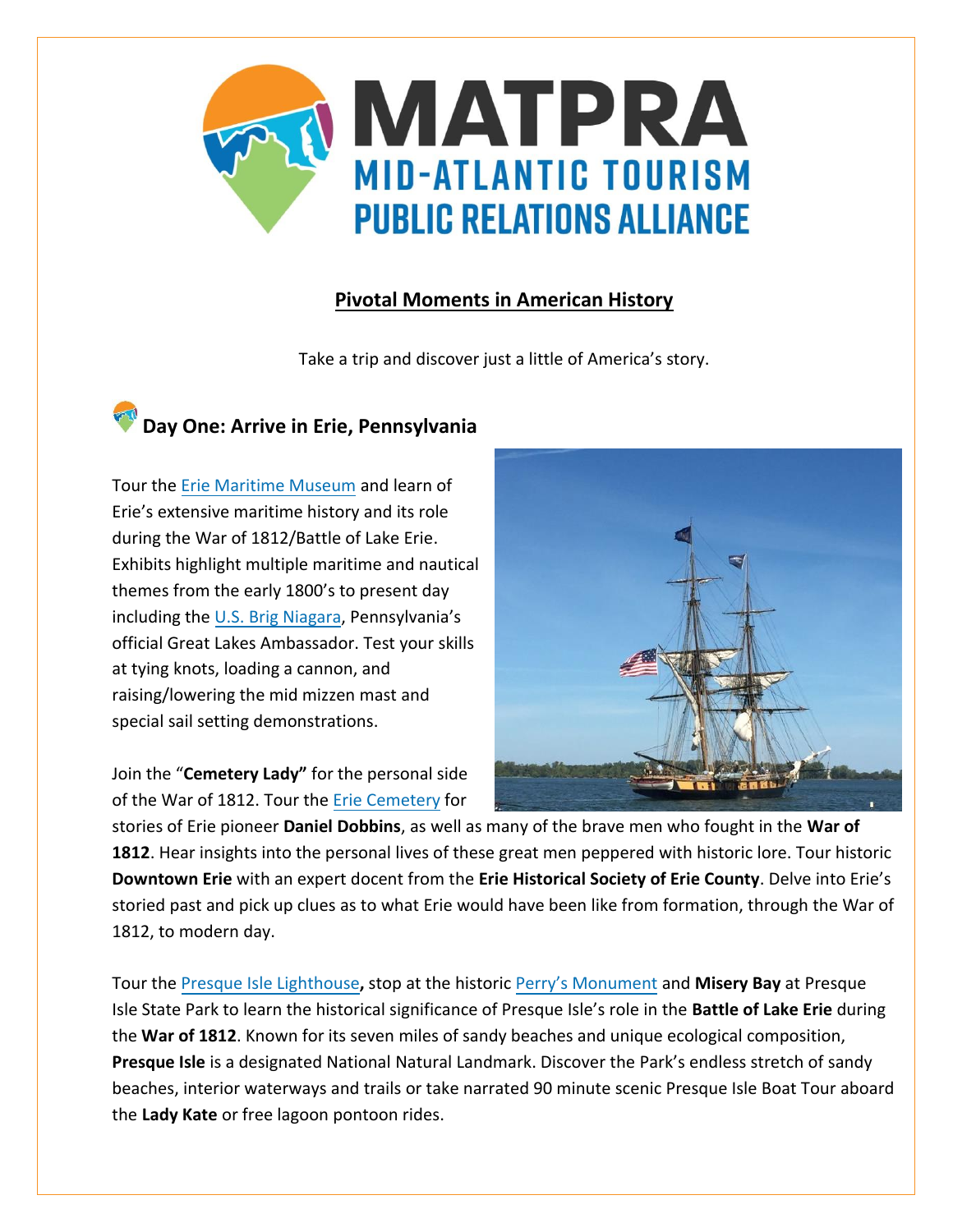### **3 Hours to Johnstown, Pennsylvania**

## **Day Two: Arrive in Johnstown, Pennsylvania**

Take a journey with the heroes of a nation as you visit [Flight 93 National Memorial](https://www.nps.gov/flni/index.htm) and St. Mary's Twin Tower monument; [Quecreek Mine Rescue Site,](http://www.quecreekrescue.org/) where 9 miners were rescued in 2002. Learn of the devastation and rebirth after the 1889 [Johnstown Flood](https://www.nps.gov/jofl/index.htm) and finish your trip sipping the wines of a family-owned wine cellar.

### **3 Hours to Shenandoah Valley, Virginia**

(Woodstock, Mt. Jackson, New Market)





Visit the historic [Shenandoah County Courthouse.](http://www.shenandoahcountyhistoricalsociety.org/) Constructed in 1795 of native limestone, the Courthouse is the oldest working courthouse west of the Blue Ridge Mountains in continuous use. It saw much activity during the Civil War, with troops from both sides leaving their mark with graffiti on interior walls. Some of this graffiti is now visible when touring the museum.

Hear the story of Peter Muhlenberg who was authorized to raise and command as its colonel the 8th Virginia Regiment of the Continental Army.

[American Celebration on Parade](https://shenandoahcaverns.com/aboutus.html) is a Celebration of the American parade float. In an enormous warehouse, full-sized parade floats from over 50 years of history in Rose Bowls and Presidential Inaugurations rest in their full-scale grandeur. It is an incredible tribute to the artistry and spectacle that is the American Parade.

[The Virginia Museum of the Civil War \(](https://www.virginia.org/Listings/Museums/VirginiaMuseumoftheCivilWarNewMarketBattlefieldStateHistoricalPark/)VMCW) interprets the 1864 Battle of New Market with emphasis on the role of Virginia Military Institute Cadets and the Civil War in Virginia. Featured exhibits include the *Kaminsky Gallery of Civil War Firearms* and the Emmy-winning film *Field of Lost Shoes,* shown daily on the hour. The *General's Store* has a wide variety of regional products and an excellent book selection.

### **1.75 Hours to Fredericksburg, Virginia**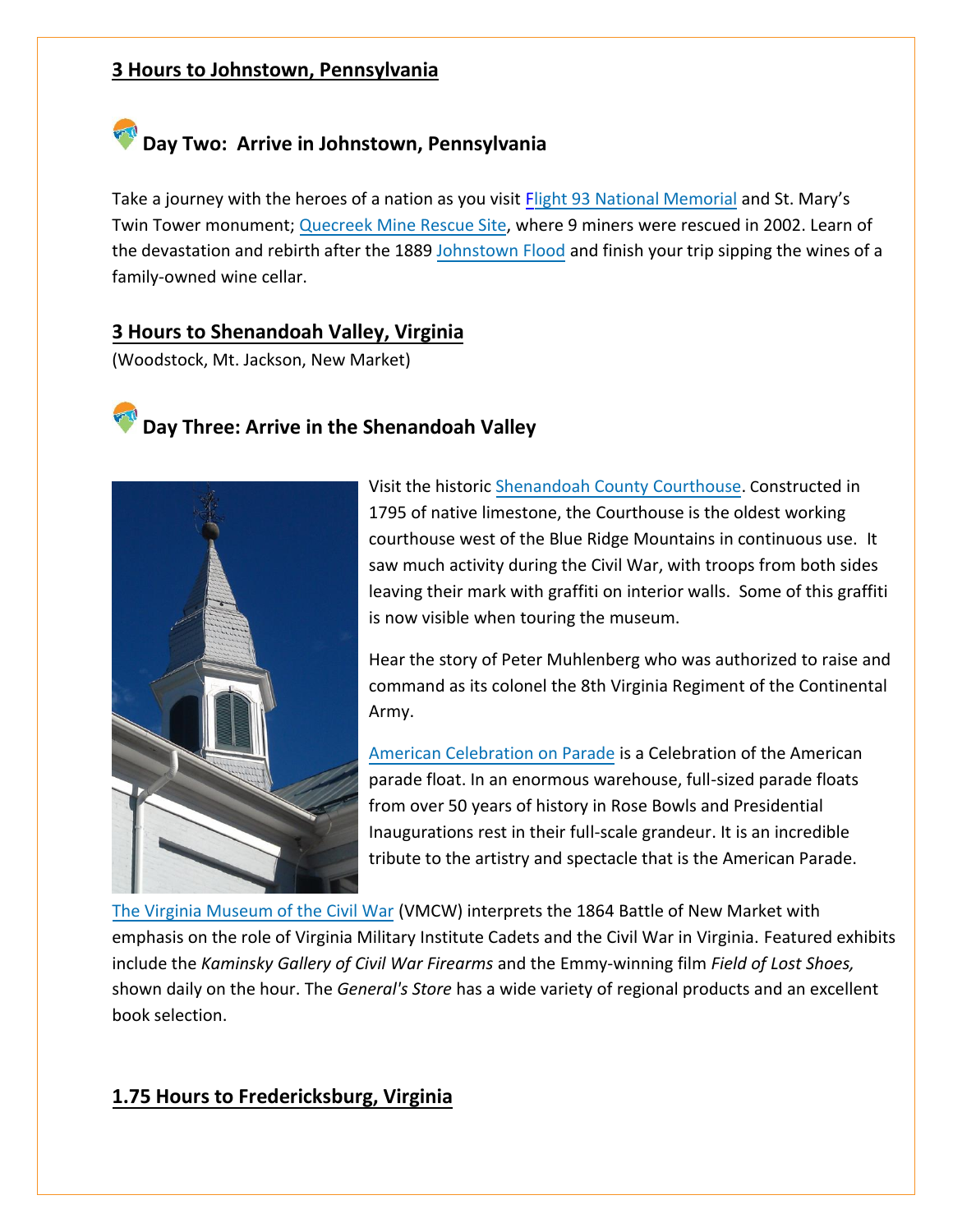### **Day Four: Fredericksburg, Spotsylvania, Stafford, Virginia**

Hop aboard a historic downtown [Fredericksburg trolley tour](http://www.fredericksburgtrolley.com/) to learn the history of the area, from the Revolution to the Civil War, with stops at key sites such as Sunken Road, Kenmore, Mary Washington House, Rising Sun Tavern and more. Experience the revitalization of George Washington's boyhood home at [Ferry Farm.](http://www.kenmore.org/index.html) This property is where George Washington lived from age six to 20 and has recently been known as an archaeology park with grassy fields, beautiful views of the Rappahannock River, large-scale archaeology excavations and an extensive collection of Washington artifacts. Learn about the process of distilling award-winning bourbons, whiskeys and vodkas at [A. Smith Bowman](https://www.asmithbowman.com/) [Distillery.](https://www.asmithbowman.com/) The distillery welcomes guests for an hour to see the facility and the production process starting from raw hops and yeast to bottling the finished product. Guests end the distillery tour with a tasting.

### **1.5 Hours to Prince George's County**

### **Day Five: Arrive in Prince George's County, Maryland**

Take flight at CPAM! The [College Park Aviation Museum,](http://www.collegeparkaviationmuseum.com/1593/College-Park-Aviation-Museum) an affiliate of the Smithsonian Institution, is located on the grounds of the world's oldest continuously operating airport. Located in College Park just minutes from the University of Maryland, the airport was founded in 1909 when Wilbur Wright came to give flight instructions to the first military aviators. Your visit to the museum will take you back in time as you discover the many aviation "firsts" that took place at this historic airfield.

Enjoy a tour of the [NASA Goddard](https://www.nasa.gov/goddard) Space Flight Center, to continue your flight tour up into the stars and beyond. Then soar on your own at Six Flags America and the new ride [Wonder Woman Lasso of](https://www.sixflags.com/discoverykingdom/attractions/wonder-woman-lasso-truth) [Truth ride.](https://www.sixflags.com/discoverykingdom/attractions/wonder-woman-lasso-truth)

### **1.5 Hours to Annapolis, Maryland**

# **Day Six: Arrive in Annapolis, Maryland**

Enjoy a tour of the [U.S. Naval Academy,](https://www.usna.edu/homepage.php) the undergraduate college of our country's naval service with beautiful historic campus. Next enjoy an hour-long trolley tour of Historic Annapolis wit[h Discover](http://www.townetransport.com/) [Annapolis Tours.](http://www.townetransport.com/) Tours depart from the 26 West Street Visitors Center. Then take a two-hour cruise aboard a 74' wooden schooner featured in the movie, *The Wedding Crashers* with **[Annapolis Sailing](http://www.schoonerwoodwind.com/) [Cruises:](http://www.schoonerwoodwind.com/)** Schooner Woodwind and Woodwind II.